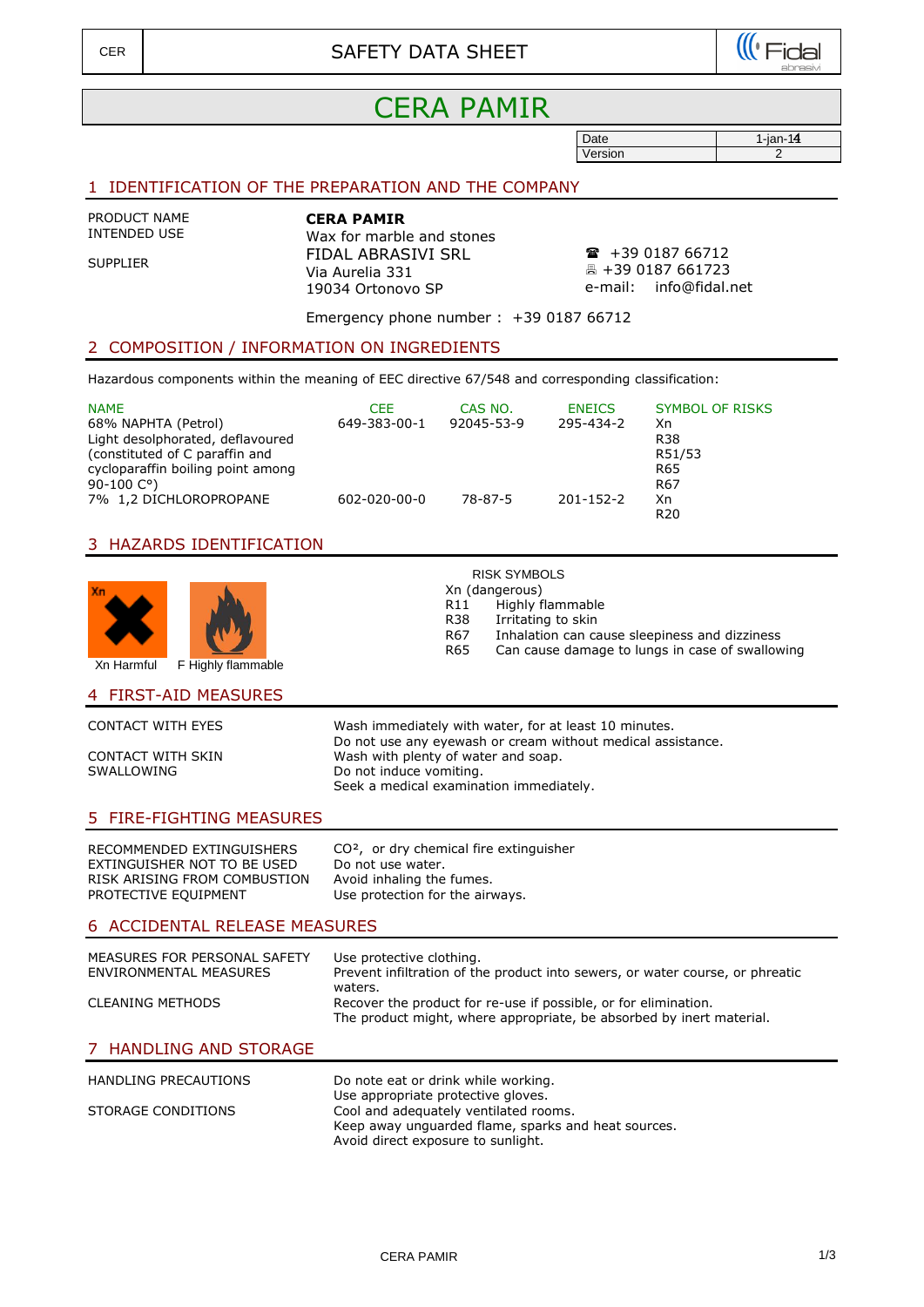

# 8 EXPOSURE CONTROLS – PERSONAL PROTECTION

| Exposure limit(s) (ACGIH):             |                        |                                           |     |                                                             |              |
|----------------------------------------|------------------------|-------------------------------------------|-----|-------------------------------------------------------------|--------------|
| <b>COMPONENTS</b>                      | ppm                    | TLV – TWA<br>mq/m <sup>3</sup>            | ppm | <b>TLV - STEL</b><br>mq/m <sup>3</sup>                      |              |
| NAPHTA (Petrol)<br>1,2 DICHLOROPROPANE | 346<br>75              | 1400<br>347                               | 110 |                                                             |              |
| PROTECTION FOR HANDS                   | Use protective gloves. |                                           |     |                                                             | $\mathbb{R}$ |
| PROTECTION FOR SKIN                    |                        | Wear clothes for full protection of skin. |     |                                                             |              |
| PROTECTION FOR EYES                    |                        | Use protective glasses.                   |     |                                                             |              |
| PRECAUTIONARY MEASURES                 |                        |                                           |     | Air adequately the rooms and/or provide for suck up system. |              |
|                                        |                        |                                           |     |                                                             |              |

## 9 PHYSICAL AND CHEMICAL PROPERTIES

| APPEARANCE AND COLOUR | Viscous liquid.                      |
|-----------------------|--------------------------------------|
| <b>ODOUR</b>          | Characteristic.                      |
| FLASH POINT           | 25°C.                                |
| SOLUBILITY IN WATER   | Insoluble.                           |
| LIPOSOLUBLE           | Soluble in various organic solvents. |

## 10 STABILITY AND REACTIVITY

CONDITIONS TO AVOID Stable under normal conditions.<br>SUBSTANCES TO AVOID Do not mix with oxidating agent Do not mix with oxidating agent or acid.

## 11 TOXICOLOGICAL INFORMATION

The concentration of each substance should be borne in mind in assessing the toxicological effects deriving from the preparation.

Herewith are listed the toxicological information:

# **ACUTE TOXICITY**

| <b>NAPHTA (PETROL)</b>                     |                                                                                                                                                                                                                      |
|--------------------------------------------|----------------------------------------------------------------------------------------------------------------------------------------------------------------------------------------------------------------------|
| INGESTION                                  | The product introduced in the respiratory system during the ingestion or because of<br>vomit could provoque bronchopneumonia or lung oedema. Low level of toxicity.                                                  |
| <b>SKIN CONTACT</b>                        | Low level of toxicity; frequent or extended contacts can dry the skin, causing hardship<br>and dermatitis.                                                                                                           |
| <b>EYES CONTACT</b>                        | Cause hardship but do not damage the eyes tissues.                                                                                                                                                                   |
| INHALATION                                 | The vapour concentration superior to recommended level are irritating for eyes and<br>airways. Could cause headache and dizzy spell, are anaesthetic and could cause other<br>effects to the nervous central system. |
| 1,2 DICHLOROPROPANE                        |                                                                                                                                                                                                                      |
| <b>SKIN CONTACT</b><br><b>EYES CONTACT</b> | Irritant for skin. Frequent or extended contacts can dry the skin, causing dermatitis.<br>Irritant for eyes.                                                                                                         |
| INHALATION                                 | Irritant for respiratory system.                                                                                                                                                                                     |
| <b>CHRONIC EFFECTS</b>                     |                                                                                                                                                                                                                      |
|                                            | Extended exposition to subnarcothic concentrations may cause chronic effects:<br>headache, irritability, visual troubles and dizziness. Sometimes also loss of weight,<br>apathy and nervous breakdown.              |

### 12 ECOLOGICAL INFORMATION

Ecological information concerning the principal components of the product:

| <b>NAPHTA (PETROL)</b><br>ENVIRONMENTAL MOBILITY<br>ENVIRONMENTAL DEGRADABILITY | If not carefully disposed, will rapidly evaporate.<br>The product biodegrades rapidly according to OECD guide.<br>It may be removed in a toxic waste water system.<br>Can cause some effects in the water environmental. |
|---------------------------------------------------------------------------------|--------------------------------------------------------------------------------------------------------------------------------------------------------------------------------------------------------------------------|
| ECOTOXICITY-BIOACCUMULATION<br>1,2 DICHLOROPROPANE                              | Toxic for aquatic organisms.                                                                                                                                                                                             |
| MOBILITY<br><b>TOXICITY</b>                                                     | Heavier than water, not mixable with water.<br>Not toxic for aquatic organisms.                                                                                                                                          |

# 13 DISPOSAL CONSIDERATIONS

Recycle if possible. Send to disposal installation according to the local laws.